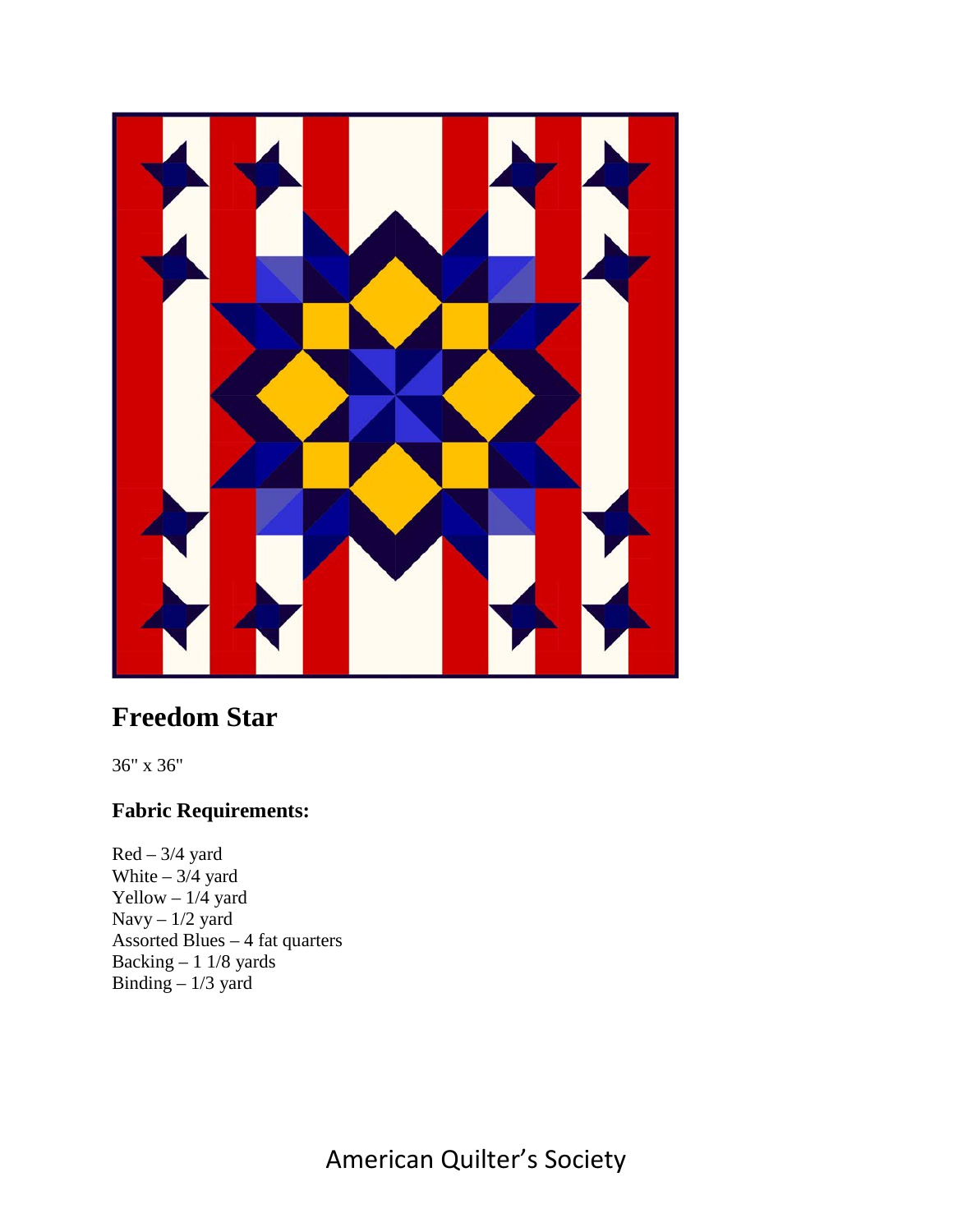### **Cutting Instructions:**

From the red fabric, cut: (8) 3 1/2" x 2" rectangles (8) 6 1/2" x 3 1/2" rectangles (8) 5" x 2" rectangles (4) 6 1/2" x 2" rectangles (2) 12 1/2" x 3 1/2" rectangles (6) 4" x 4" squares (6) 2 1/2" x 2 1/2" squares (28) 2" x 2" squares

From the white fabric, cut: (12) 3 1/2" x 2" rectangles (4) 6 1/2" x 3 1/2" rectangles (2) 12 1/2" x 3 1/2" rectangles (2) 4" x 4" squares (4) 3 1/2" x 3 1/2" squares (18) 2 1/2" x 2 1/2" squares (24) 2" x 2" squares

From the yellow fabric, cut: (8) 4" x 4" squares (4) 3 1/2" x 3 1/2" squares

From the navy fabric, cut: (16) 4" x 4" squares (24) 2 1/2" x 2 1/2" squares

From assorted blue fabrics, cut: (16) 4" x 4" squares (12) 2" x 2" squares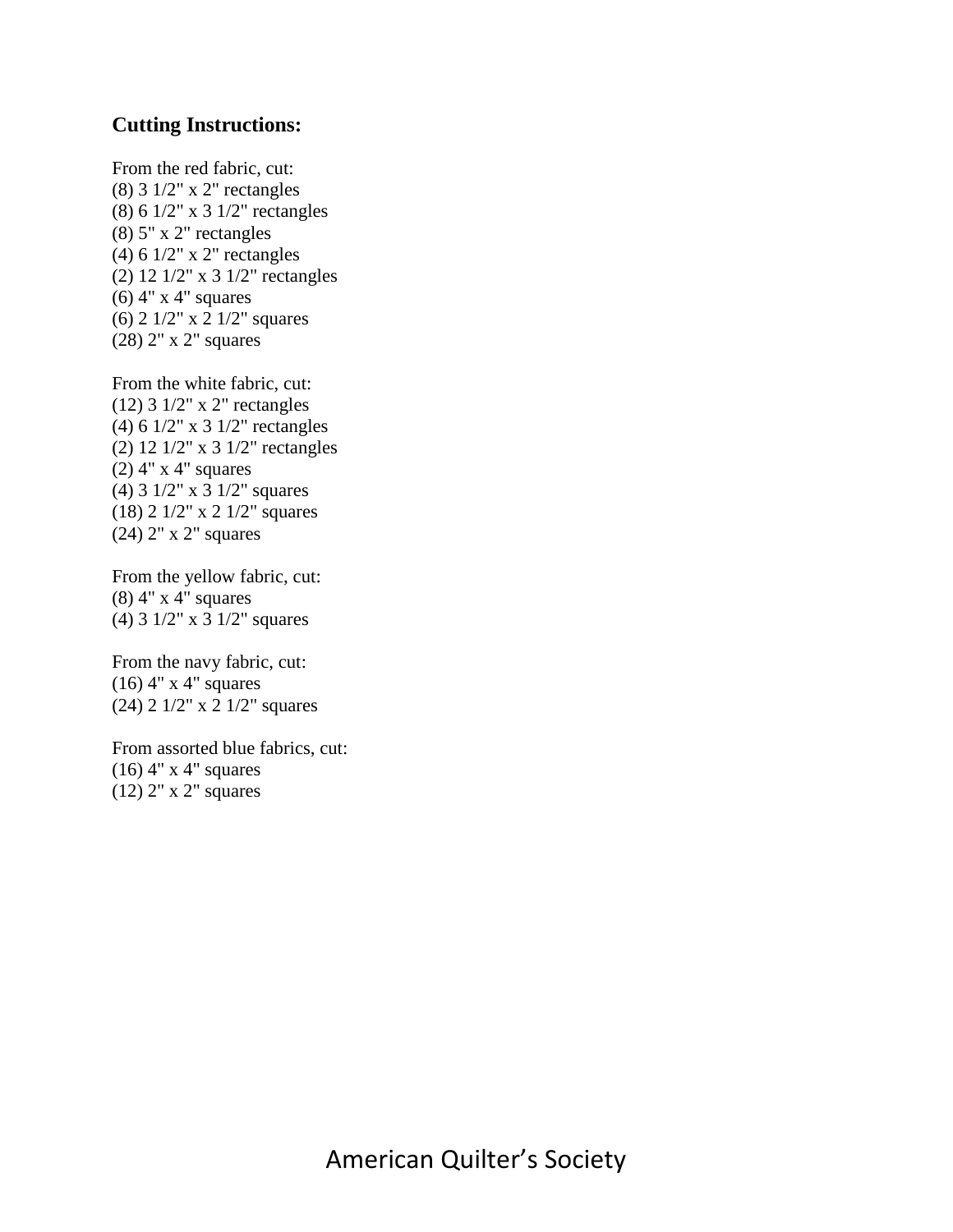## **Block Assembly:**

#### **Half Square Triangles**

Draw a diagonal line on the back of the 18 white and 6 red 2 1/2" squares.

Lay the marked squares, right sides together, on navy 2 1/2" squares. Sew 1/4" from each side of the marked line. Cut apart on the marked line to make 2 half square triangles (HST).

Trim to 2".

Make the following HSTs from the 2 1/2" squares.

- 12 red/navy
- 36 white/navy

Draw a diagonal line on the back of the white, yellow, blue and red 4" squares.

Lay the marked squares, right sides together, on paired 4" squares. Sew 1/4" from each side of the marked line. Cut apart on the marked line to make 2 half square triangles (HST).

Trim to 3 1/2".

Make the following HSTs from the 4" squares.

- 4 white/navy
- 16 yellow/navy
- 8 blue/blue
- 8 blue/navy
- 8 red/blue
- $\bullet$  4 red/navy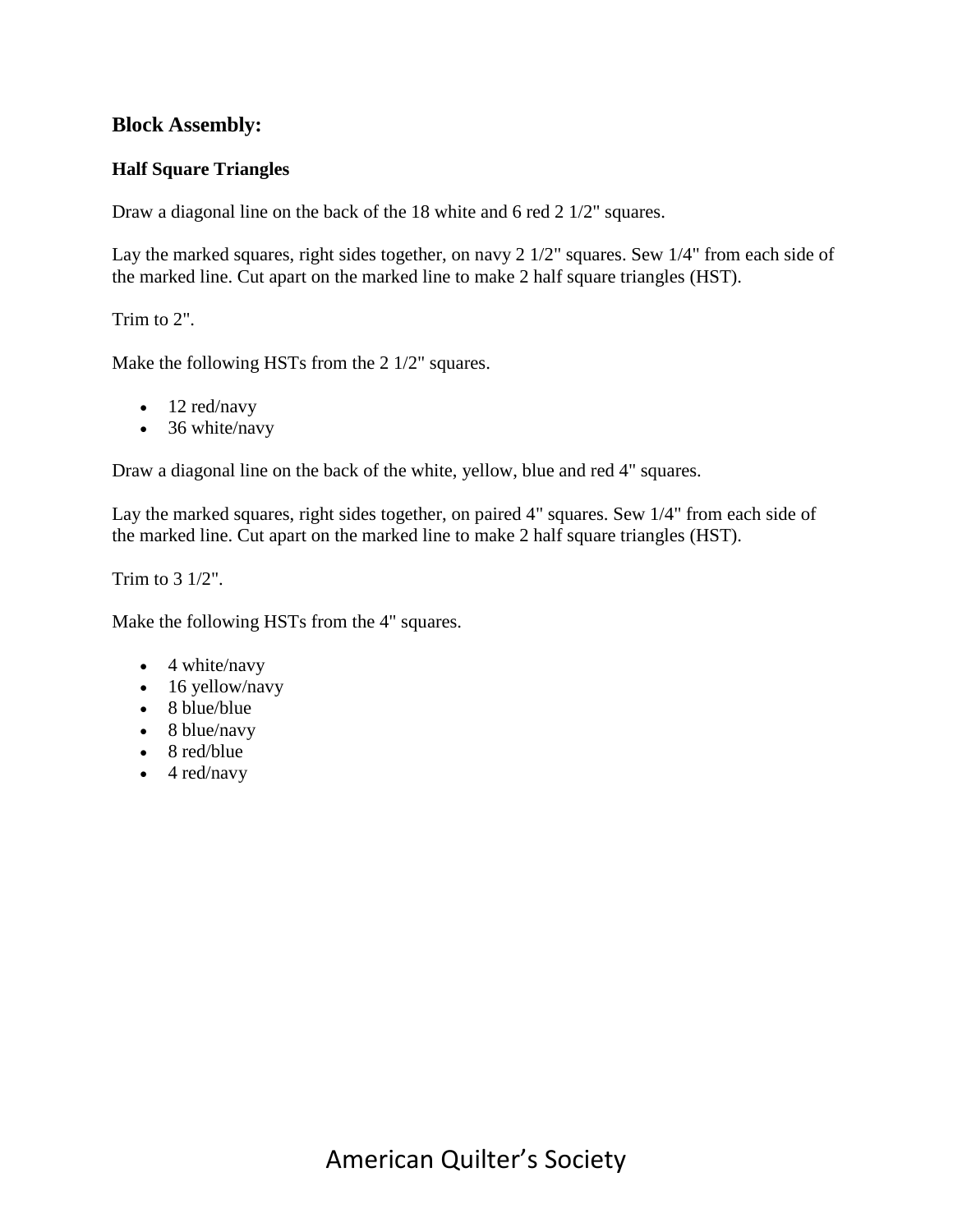## **Left Corner Star Units**



Using 2" red and white squares, assemble the Left Corner Star Unit.

Unit measures 5".

Make 6.

## **Right Corner Star Units**



Using 2" red and white squares, assemble the Left Corner Star Unit.

Unit measures 5".

Make 6.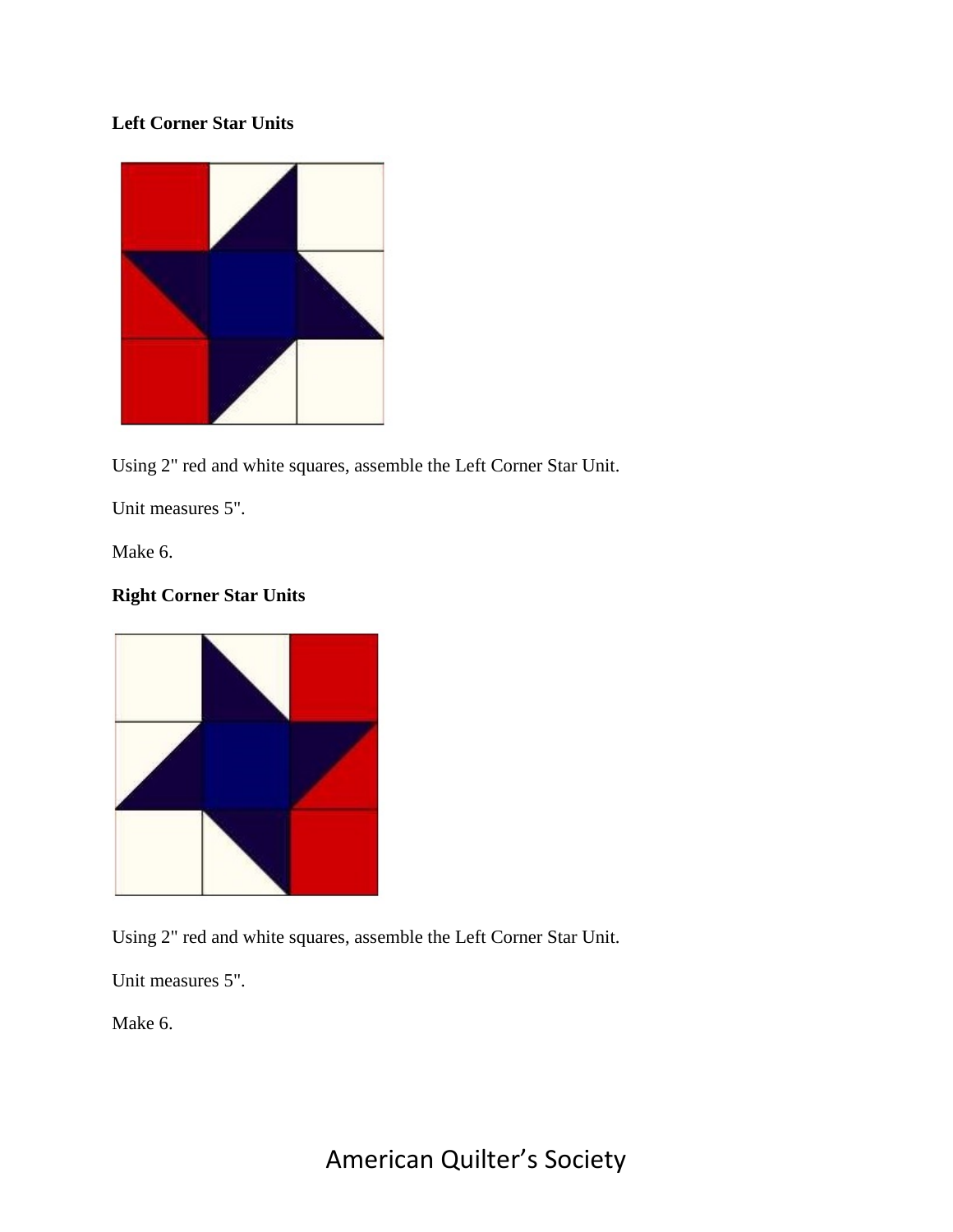#### **Top & Bottom Rows**



Sew the 2" x 5" red rectangles to the red side of the corner star units as shown above (2 left and 2 right stars).

Sew two corner star units together, then add the 2" x 3 1/2" red and white rectangles to the top as shown above.

Join the two sections with the 3 1/2" x 6 1/2" red and white rectangles to complete the row.

Make 2 rows.

#### **Side Units**



Sew a 2" red square to a 2" x 3 1/2" white rectangle. Sew the tops of the corner star units.

Sew a 2" x 6 1/2" red rectangle to the side the corner star units.

Sew a 3 1/2" x 12 1/2" red rectangle to a 3 1/2" x 12 1/2" white rectangle. Sew to the star units to create the side unit as shown above.

Make 2.

## American Quilter's Society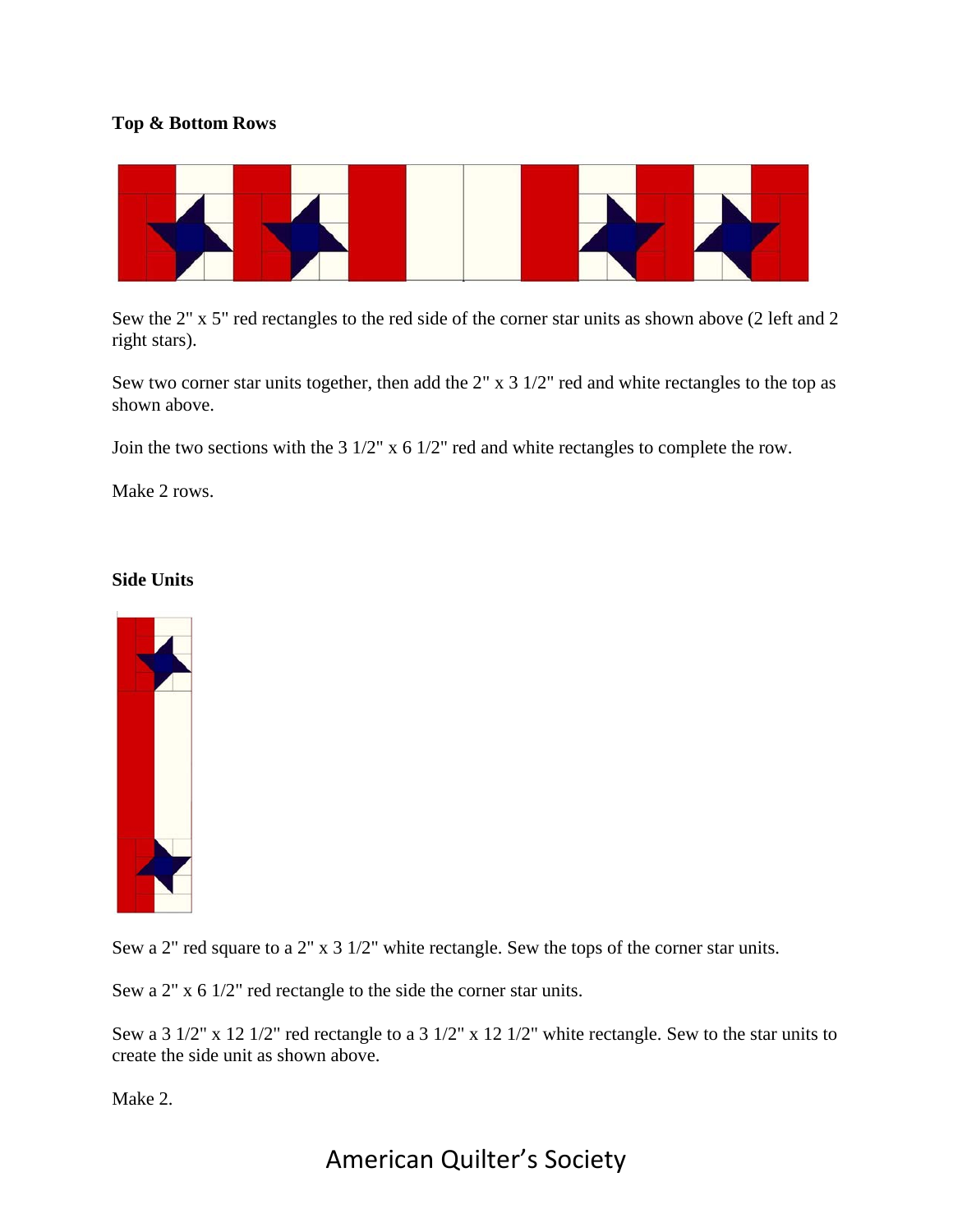#### **Upper & Lower Center Units**



Sew a 3 1/2" white square to a blue/blue half square triangle. Sew a 3 1/2" x 6 1/2" red rectangle beside this unit as shown above.

Use the following half square triangles to complete the upper center unit. Repeat to make a lower center unit.

- 2 white/navy
- 2 yellow/navy
- 2 blue/navy
- 2 red/blue

Make 2.

#### **Star Point Units**



Use the following half square triangles and the yellow 3 1/2" squares to complete the star point unit. Repeat to make the other star point unit.

- 2 yellow/navy
- 2 blue/navy
- 2 red/blue

Make 2.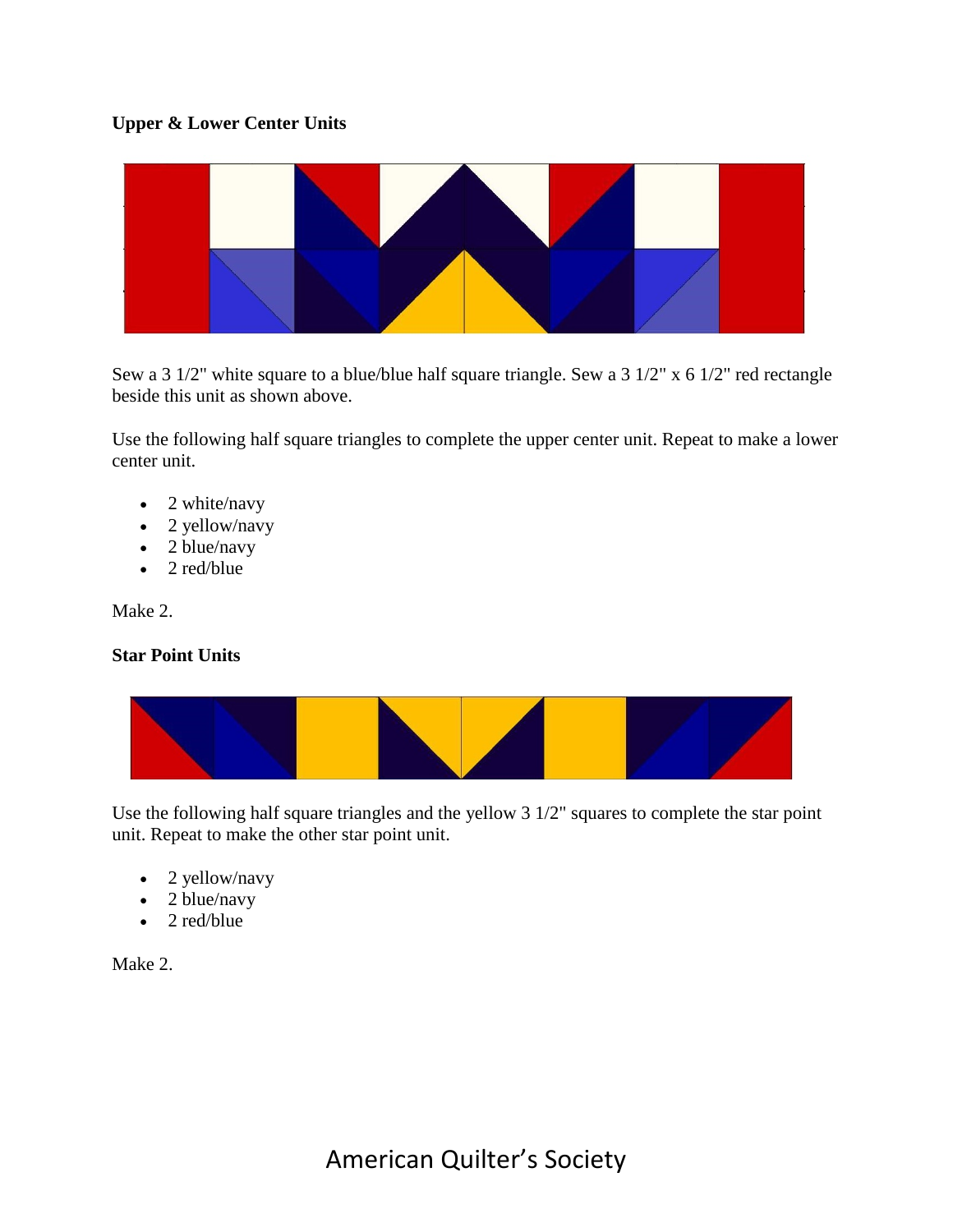## **Middle Center Unit**



Use the following half square triangles to complete the star point unit.

- 8 yellow/navy
- 4 blue/blue
- 4 red/navy

Sew the center units together as shown below: